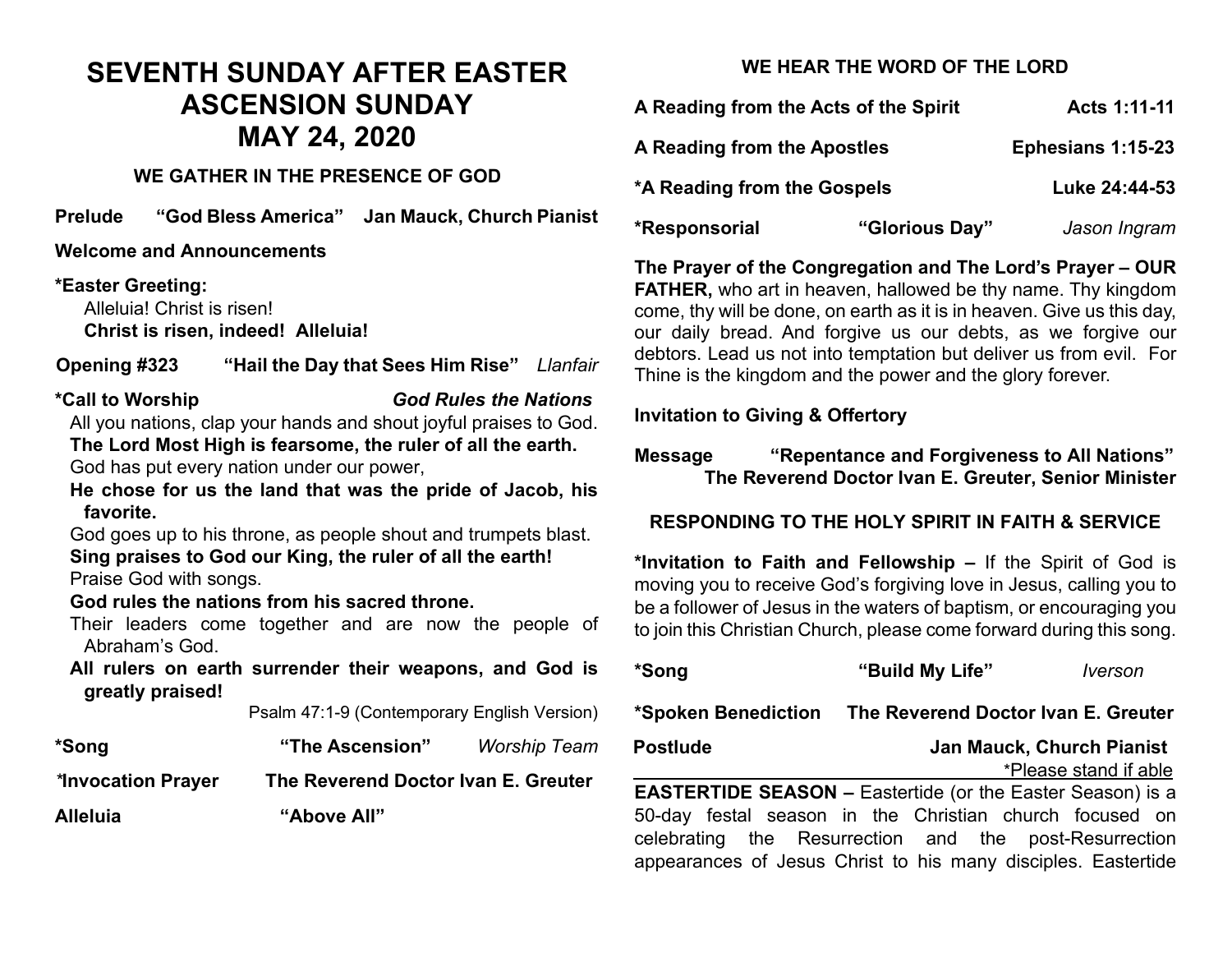begins at sunset on the eve of Easter and ends on Pentecost, the day we celebrate the outpouring of the Holy Spirit and the birth of the Church (Acts 2). The color of the season is white.

**BELIEVER'S BAPTISM** – We practice "believer's baptism" which is the immersion of a person in water  $-$  regardless of age  $-$  who receives Jesus Christ as his/her personal Savior and publicly professes faith to walk the Jesus way. The Council schedules baptisms on Sunday mornings throughout the year. If you would like to be baptized, then come to the front during the last song or speak with the Minister or one of the Church leaders.

**THE LORD'S SUPPER –** We celebrate the Lord's Supper (Holy Communion) on the first Sunday of each month, and on special occasions. All persons of faith, regardless of age, race, or church affiliation, are welcome to partake of the Table of the Lord. In solidarity with our brothers and sisters, we use only non-alcoholic grape juice. Please cup your hands to receive the sanitary communion wafer and juice sealed in small containers. Please hold each element until everyone is served, then we will feast together. Gluten-free wafers are available upon request. Call Pastor Ivan to receive homebound communion delivery.

**American Baptist Church USA –** American Baptist Churches USA (ABCUSA) is one of the most diverse Christian denominations today, with approximately 5,000 local congregations comprised of 1.3 million members across the United States and Puerto Rico.



[www.abc-usa.org](http://www.abc-usa.org/)



# WEST SIDE BAPTIST CHURCH<br>1008 SW Fourth Street | Topeka, KS 66606

Phone: (785) 233-4241 [www.wsbctopeka.org](http://www.wsbctopeka.org/)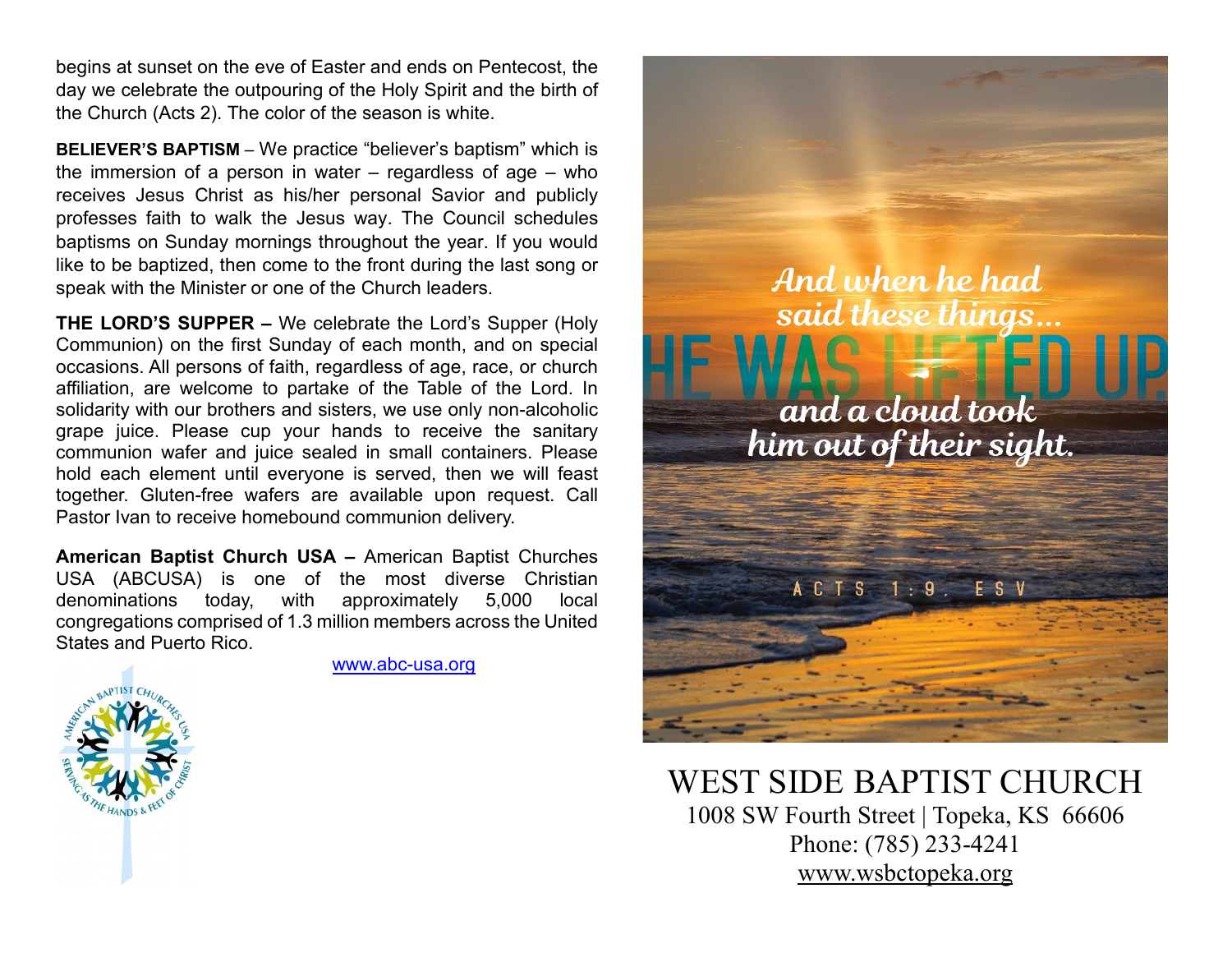# **#323 HAIL THE DAY THAT SEES HIM RISE**

| Verse 1 | Hail the day that sees him rise, Alleluia!    |
|---------|-----------------------------------------------|
|         | to his throne beyond the skies; Alleluia!     |
|         | Christ, the Lamb for sinners given, Alleluia! |
|         | enters now the highest heaven. Alleluia!      |
|         |                                               |

- Verse 2 There for him high triumph waits, Alleluia! lift your heads, eternal gates, Alleluia! he has conquered death and sin. Alleluia! Take the King of glory in! Alleluia!
- Verse3 See! the heaven its Lord receives, Alleluia! yet he loves the earth he leaves, Alleluia! though returning to his throne, Alleluia! still he calls us all his own. Alleluia!
- Verse 4 See! he lifts his hands above! Alleluia! See, he shows the prints of love! Alleluia! Hark! His gracious lips bestow, Alleluia! blessings on his church below. Alleluia!

Author: Charles Wesley (1707-1788) © Public Domain. Music: Llanfair by Composer Robert Williams (1781-1821) © Public Domain. CCLI License # 11045747

# **THE ASCENSION**

| Intro         | Ooo ooo ooo ooo                                                                                                                                                                         |
|---------------|-----------------------------------------------------------------------------------------------------------------------------------------------------------------------------------------|
| Verse 1       | This is the start of something amazing<br>A moment when heaven touches earth<br>Here in our hearts Lord we are waiting<br>For something that's far beyond<br>What we have seen or heard |
| Chorus        | Let us start the ascension let's begin the climb<br>Up this holy mountain where Your glory shines<br>Further up further in just to<br>Be with You again<br>Let us start (the ascension) |
| Interlude     | Oh oh oo oh $(8X)$                                                                                                                                                                      |
| Verse 2       | We're fixing our eyes on glory and fire<br>Your name is branded on our hearts<br>You are the source of all we desire<br>Nothing can hold us back<br>We're running to where You are      |
| <b>Bridge</b> | Oh oh oh for once in your life                                                                                                                                                          |
|               |                                                                                                                                                                                         |

CCLI Song # 7003125 - Phil Wickham © 2013 Phil Wickham Music (Admin. by BMG Rights Management [c/o Music Services, Inc.]). Seems Like Music (Admin. by BMG Rights Management [c/o Music Services, Inc.]). Sing My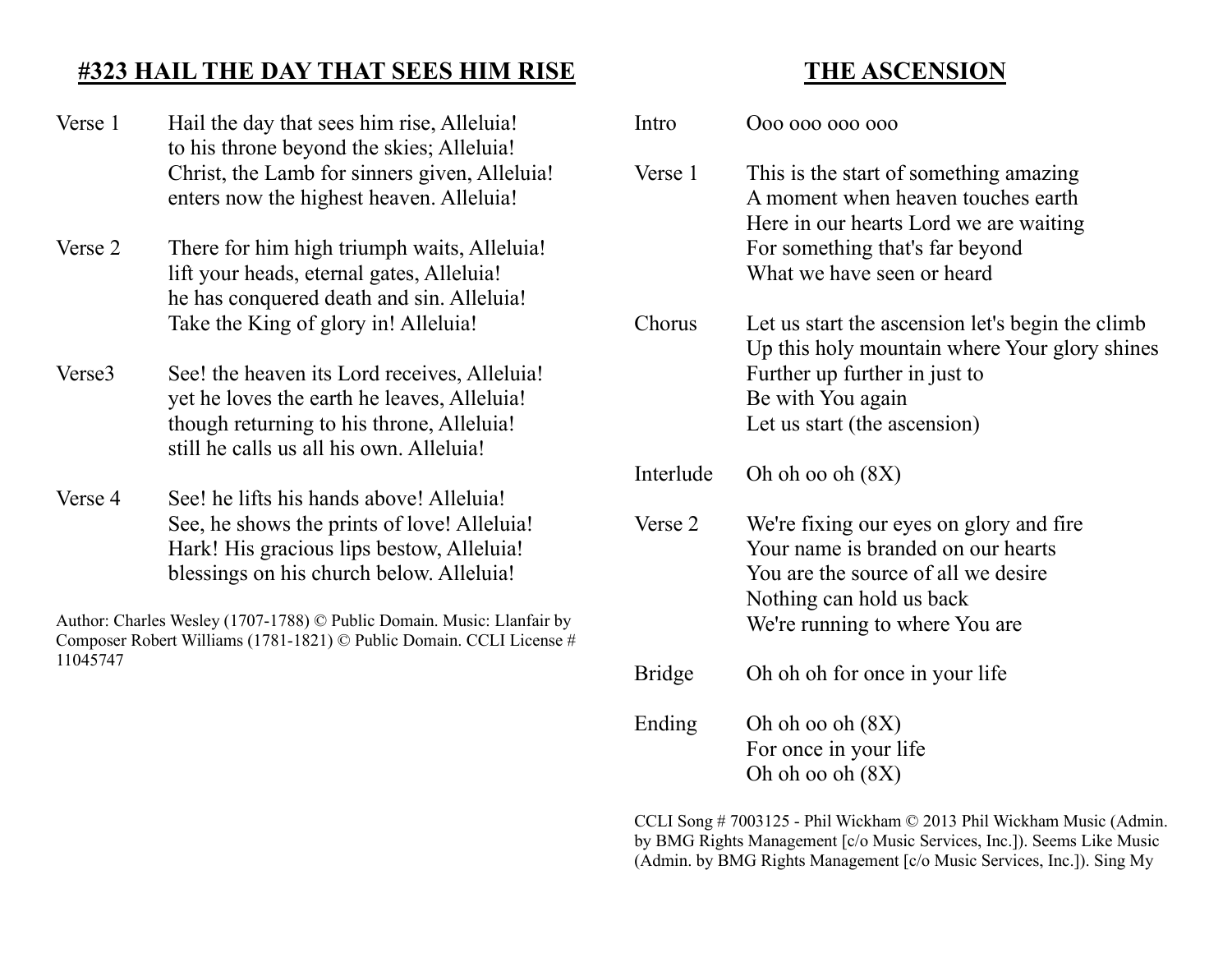Songs (Admin. by BMG Rights Management [c/o Music Services, Inc.]). For use solely with the SongSelect® Terms of Use. All rights reserved. [www.ccli.com](http://www.ccli.com/) CCLI License # 11045747

### **ABOVE ALL**

- Verse 1 Above all powers above all kings Above all nature and all created things Above all wisdom and all the ways of man You were here before the world began
- Verse 2 Above all kingdoms above all thrones Above all wonders the world has ever known Above all wealth and treasures of the earth There's no way to measure What You're worth
- Chorus Crucified laid behind the stone You lived to die rejected and alone Like a rose trampled on the ground You took the fall and thought of me Above all

CCLI Song # 2672885 - Lenny LeBlanc | Paul Baloche © 1999 Integrity's Hosanna! Music (Admin. by Capitol CMG Publishing (Integrity Music, David C Cook)). LenSongs Publishing (Admin. by LenSongs Publishing, Inc.). For use solely with the SongSelect® Terms of Use. All rights reserved. [www.ccli.com.](http://www.ccli.com/) CCLI License # 11045747.

## **GLORIOUS DAY**

Verse 1 I was buried beneath my shame Who could carry that kind of weight It was my tomb 'til I met You Verse 2 I was breathing but not alive All my failures I tried to hide It was my tomb 'til I met You Chorus ('Cause when) You called my name (and) I ran out of that grave Out of the darkness into Your glorious day You called my name (and) I ran out of that grave Out of the darkness into Your glorious day Verse 3 Now Your mercy has saved my soul Now Your freedom is all that I know The old made new Jesus when I met You Bridge I needed rescue my sin was heavy But chains break at the weight of Your glory I needed shelter I was an orphan Now You call me a citizen of Heaven When I was broken You were my healing Now Your love is the air that I'm breathing I have a future my eyes are open CCLI Song # 7081388 - Jason Ingram | Jonathan Smith | Kristian Stanfill | Sean Curran © 2017 Kristian Stanfill Publishing Designee (Admin. by Capitol CMG Publishing) sixsteps Music (Admin. by Capitol CMG Publishing)

sixsteps Songs (Admin. by Capitol CMG Publishing) Sounds Of Jericho (Admin. by Capitol CMG Publishing). Worship Together Music (Admin. by Capitol CMG Publishing) worshiptogether.com songs (Admin. by Capitol